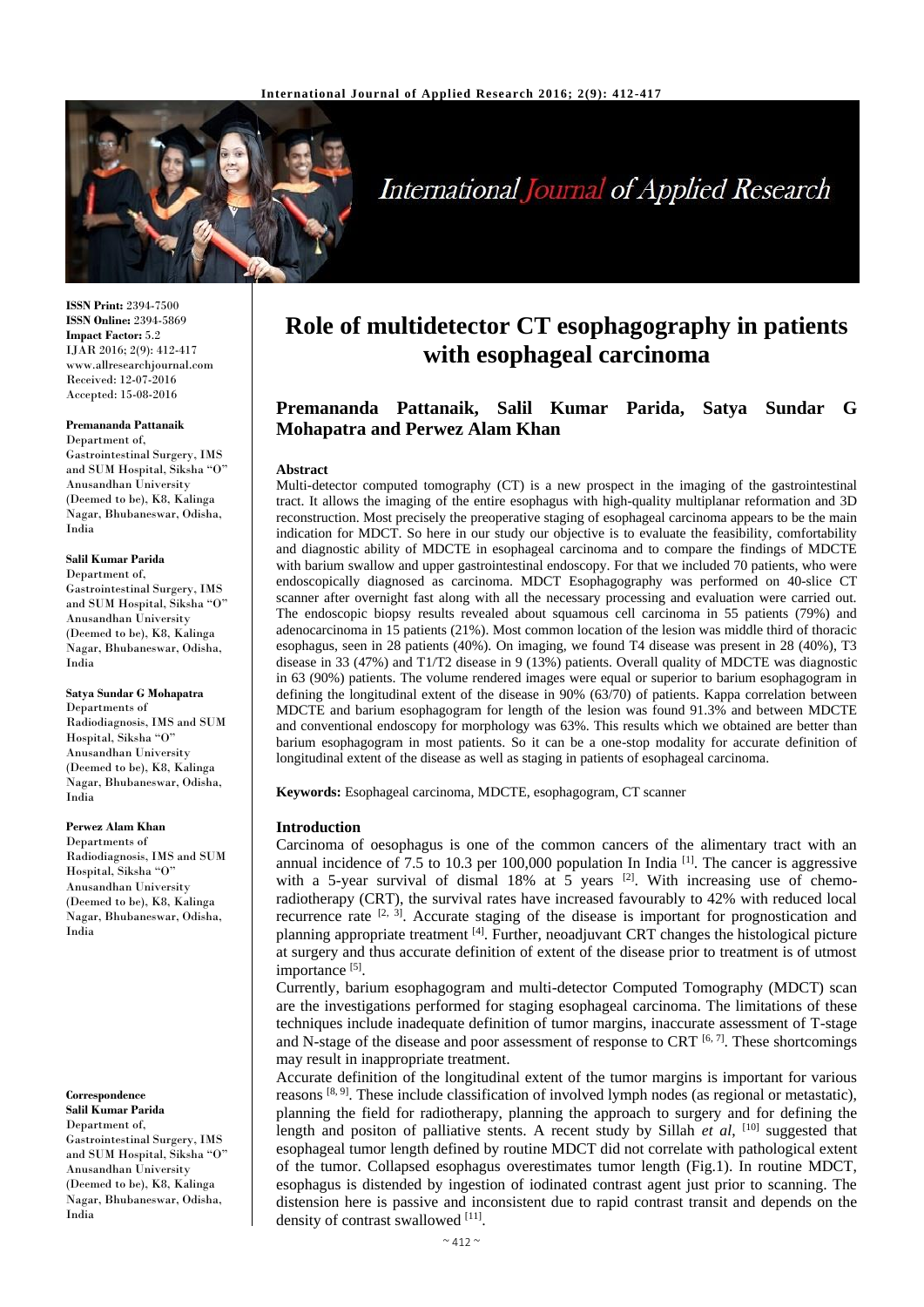MDCT esophagography (MDCTE) produces good distension of the esophagus with air for better estimation of wall thickness, disease extent and distensibility [12]. Only few studies are available in the literature evaluating esophageal carcinoma with MDCT esophagography (MDCTE) and only one study has compared MDCTE with barium esophagogram  $[4, 11, 13, 18]$ . With this background, we aim to evaluate the feasibility, comfortability and diagnostic ability of MDCTE in esophageal carcinoma and to compare the findings of MDCTE with barium swallow and upper gastrointestinal endoscopy. The average esophageal wall thickness at tumor location was 8 mm (range 3–40 mm) and the average tumour length was 71 mm (range 28–120 mm).

## **Materials and Methods**

## **Patients**

The study as approved by Institute Ethics Committee. All consecutive endoscopically diagnosed cases of carcinoma of esophagus who presented to the Gastroenterology or Gastrointestinal Surgical Clinic between January 2015 and July 2016 were included in the study after obtaining informed written consent. The inclusion criteria were confirmed esophageal carcinoma on biopsy and having not received any previous treatment. The patients with renal failure (where intravenous iodinated contrast could not be given), allergy to iodinated contrast agent and uncooperative patients were excluded from the study.

## **Methods**

Initial clinical evaluation for symptoms of dysphagia, vomiting, hematemesis, weight loss, anorexia and duration of symptoms was done. The upper gastrointestinal endoscopy (UGIE) pictures of the mass and the biopsy results of all patients were noted. Subsequently evaluation was done with MDCTE and barium esophagogram within a week of performing endoscopy.

## **MDCT Esophagography**

MDCTE was performed on 40-slice CT scanner (Somatom Sensation, Siemens, Erlangen, Germany) after overnight fast. After explaining the procedure to the patient, a nasogastric tube (NGT, 8F) was inserted through the nose for about  $15 - 18$  cm, so that its tip was below the cricopharyngeal sphincter. Once the patient was on the CT scan table, the proximal end of NGT was connected to a long connector tubing and to a 50 ml syringe through a three-way stop cock. The patient was instructed not to belch during the scan. Just prior to the scan, 10 mg of hyoscine butyl bromide was given intravenously to relax the esophagus and reduce its peristalsis. Room air injection through the NGT into the esophagus was started 10 seconds prior to the scan (at a rate of 25-30 ml/sec) and continued till the end of the scan. MDCT scan was performed in venous phase, 70 seconds after intravenous injection of iodinated contrast agent. Following the scan, the patient was observed for 30 minutes for any complications. Barium esophagogram (single contrast) was done on the same day using 95% w/v barium suspension and spots were taken depending on the site of the lesion.

**Processing:** The thin section (0.6 mm) CT images were then transferred to the workstation (Syngovia, Siemens). The images were loaded to the "CT colon" preset for obtaining virtual endoscopy (VE) and flythrough images. Volume rendered (VR) images were generated in solid and transparent modes. The time needed for processing of the images was noted. The images were evaluated by two experienced abdominal radiologists with 20 years and 7 years-experience, respectively. The base images, virtual endoscopy and volume rendered images were evaluated by both and compared with barium esophagogram and conventional endoscopy.

## **Evaluation**

The amount of air injected during the procedure was noted. Patient comfort during the procedure was defined using a three-point scale: 1. No pain / discomfort; 2 – Tolerable pain / discomfort; 3 – intolerable pain. Degree of esophageal distension was defined as, *Good,* when the esophagus was well distended with thin esophageal wall proximal and distal to the lesion; *Fair,* when esophagus was adequately distended without loss of diagnostic information; and *Poor,*  when there was inadequate distension of the esophagus with loss of diagnostic details. The mucosal abnormality as seen on conventional endoscopy and VE were classified as ulcerative, polypoidal and stricturing. The volume rendered images were compared with barium esophagograms for longitudinal extent of the disease. The overall diagnostic quality of MDCTE was finally graded as diagnostic or nondiagnostic.

Descriptive statistics was used for demographic data and other parameters. Kappa weighted analysis was done to correlate concordance between MDCTE and conventional endoscopy and barium esophagogram. A p-value of 0.05 was considered significant. SPSS 17 (IBM, Chicago) was used for statistical evaluation.

## **Results**

Seventy patients (44 males; 26 females) of confirmed esophageal carcinoma with mean age of 55.1 years (range: 35-80 years) were included in the study. Dysphagia was the most common symptom, seen in all patients. The mean duration of symptoms was 2.5 months (range:  $1 - 12$ ) months). The histology on endoscopic biopsy was squamous cell carcinoma in 55 patients (79%) and adenocarcinoma in 15 patients (21%). Most common location of the lesion was middle third of thoracic esophagus, seen in 28 patients (40%). Frequency of tumor in other locations were 11% in upper third  $(n=8)$ , 23% in lower third  $(n=16)$  and 26% in gastroesophageal junction (n=18). On imaging, T4 disease was present in 28 (40%), T3 disease in 33 (47%) and T1/T2 disease in 9 (13%) patients.



**Fig 1:** Schematic diagram showing the importance of distended esophagus for accurate definition of lesion extent. In collapsed esophagus, normal wall thickness obscures the mass (arrow).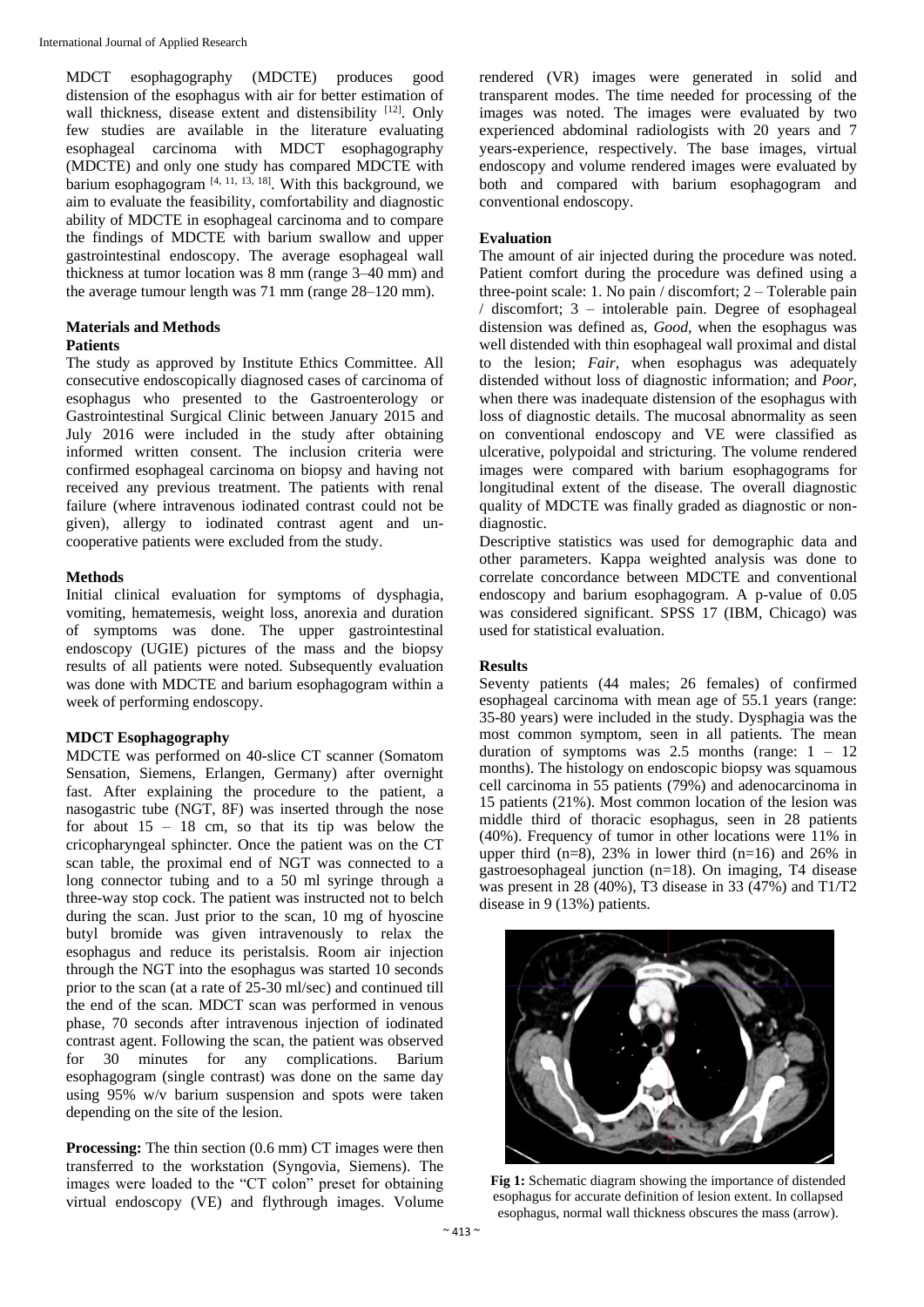MDCTE was comfortable and tolerable in 68 patients (97%). In two patients the procedure was intolerable due to coiling of NGT in trachea causing respiratory distress  $(n=1)$ and abdominal distension due to excessive air insufflation (n=1). However, the procedure was completed in both cases. There were no procedure-related complications, radiocontrast related allergy or nephropathy in the study population. The mean amount of air injected during the procedure was 656 ml (range: 400 – 900 ml). Esophageal distension was good in  $71.5\%$  (n=50), fair in 18.5% (n=13) and poor in 10% (n=7) of patients (Fig. 2). In patients with good, fair and poor esophageal distension, the average amount of air injected were 658 ml, 657 ml and 655 ml, respectively without any significant difference between the groups ( $p = 0.63$ ). In the patients with poor distension, 5 tumors were in mid third of esophagus, one in upper third of esophagus and one in gastroesophageal junction. The reasons for poor distension were misplaced NGT (n=4),

fluid residue proximal to the obstruction  $(n=2)$  and uncooperative patient (n=1).







**Fig 3:** MDCTE of a 51-year-old male patient, presenting with dysphagia for 3 months. Axial (A) and Sagittal (B) base images, Barium (C)3D volume rendered images in s (D) modes and Conventional endoscopy(E)Virtual endoscopy picture (F) showing short segment stricture in distal esophagus (arrows).

The biopsy was adenocarcinoma.

The average time taken for post-processing of the CT images initially was about 30 minutes which reduced to 15 minutes with experience during latter half of the study. The average esophageal wall thickness at tumor location was 8 mm (range 3–40 mm) and the average tumour length was 71 mm (range 28–120 mm). Morphology on virtual and conventional endoscopy are shown in Table 1.

**Table 1**: Morphological appearance on endoscopy (conventional and virtual)

|            |          | Morphology   Virtual Endoscopy   Conventional Endoscopy |
|------------|----------|---------------------------------------------------------|
| Ulcerated  | 23 (33%) | 47 (67%)                                                |
| Polypoidal | 18 (26%) | 9(13%)                                                  |
| Stricture  | 29 (41%) | 14 (20%)                                                |

Overall quality of MDCTE was diagnostic in 63 (90%) patients (Fig. 3). The volume rendered images were equal or superior to barium esophagogram in defining the longitudinal extent of the disease in 90% (63/70) of patients (Fig. 4).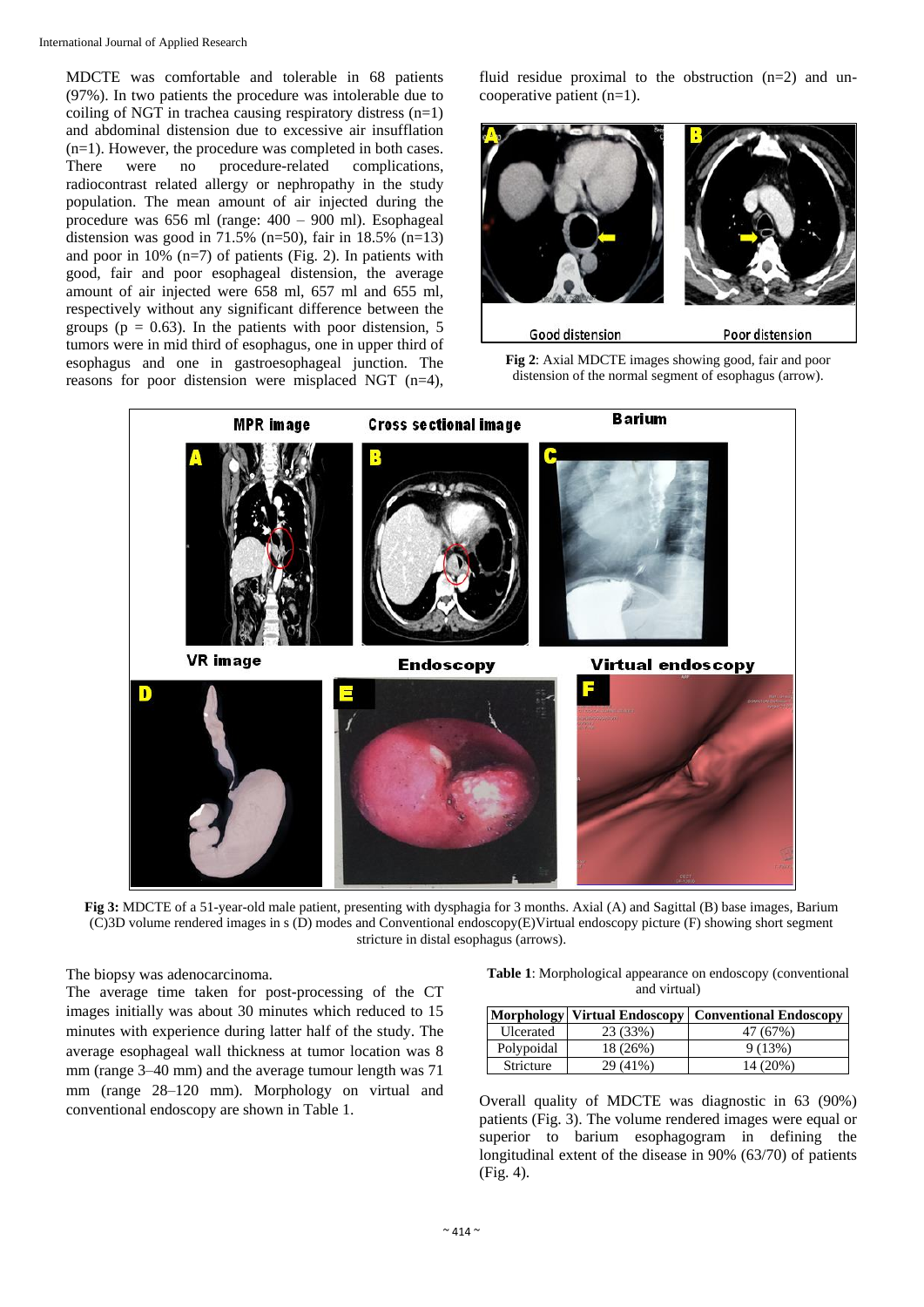

**Fig 4:** Comparison of MDCTE with conventional techniques in a 67-year-old male patient presenting with dysphagia for 7 months and histology showing adenocarcinoma. Distension was good. Coronal base image (A) showing thickening in upper thoracic esophagus (arrow). Volume rendered image (B) is better than barium swallow (C) for tumor definition (arrow). Virtual endoscopy (D) picture is similar to conventional endoscopy (E).

## **Discussion**

Patients with esophageal carcinoma have a poor prognosis because most patients have advanced disease at the time of presentation  $[19]$ . As resection is the only curative treatment option available, early diagnosis and accurate staging are very important for planning the management. On routine CT scan, the esophageal carcinoma is diagnosed based on abnormal wall thickening which primarily depends on extent of distension of the esophagus. This problem can be partly overcome by techniques like endoscopy, barium esophagogram, endoscopic ultrasonography (EUS), CT with oral contrast, Magnetic resonance imaging with diffusion weighted imaging and Positron emission tomography (PET)-  $CT^{[20]}$ . Most of these methods are complementary. Barium esophagogram is highly sensitive, with lesion detection rate of 98% and positive predictive value of 42% [21]. Although conventional endoscopy and barium studies can better demonstrate the mucosal extent of the lesion, they have limitations like inaccurate assessment of the depth of tumour infiltration, and inability to contribute to disease staging  $[22, 23]$ . In addition endoscopy is invasive and evaluation beyond a stricturing growth is often not possible as it may not be possible to pass the endoscope distal to the malignant stricture [22]. Endoscopic ultrasonography (EUS) better defines the longitudinal extent of the disease and is useful in local staging  $[24]$ . The sensitivity of EUS in the preoperative determination of T and N stages in esophageal carcinoma are  $92\%$  and  $85\%$ , respectively  $^{[25]}$ . However, EUS cannot detect distant metastatic disease either in regional lymph nodes or solid organs due to smaller field of view, is often limited by the inability of current probes to cross the stricture and is associated with risk of perforation

[20, 22]. MRI with T2-weighted and diffusion weighted sequences has accuracies of  $75 - 87\%$  in staging esophageal carcinoma [23]. However, routine use is difficult due to artefacts, cost and long scan times [26]. PET-CT is often used in the staging of esophageal carcinoma and is useful in

detecting un-suspected distant metastasis [27]. It may have role in assessing response to neoadjuvant CRT and in evaluation for recurrent disease <sup>[28]</sup>. However, due to high cost and limited availability, its routine use is restricted. Further, absence of esophageal distension may not accurately define the extent of the tumor [12].

MDCT and virtual endoscopy (VE) may become a single modality providing all the information needed preoperatively. It has been investigated by many authors for the evaluation of both benign and malignant oesophageal conditions (Table 2)  $[18]$ . Good gaseous distension of esophageal lumen is the most critical factor in this technique. Optimal and consistent oesophageal distension can be achieved by either actively insufflating air or carbondioxide into the esophagus or passively by using effervescent granules. Active distension requires insertion of a tube, which increases procedure time and patient discomfort. Passively distending the esophagus requires much more patient co-operation. However, studies have shown good results with both techniques (Table 2). There are only eight studies of MDCTE in English literature, most with less than 50 patients (Table 2). Six of these studies used effervescent powder for esophageal distension and obtained good or fair distension in more than 90% of patients. Jin *et al*, <sup>[17]</sup> suggested ingestion of effervescent powder twice for better distension although this may need more patient co-operation. Only two studies used tube for insufflation and air was used in one study and  $CO<sub>2</sub>$  in the other  $[11,16]$ . The results in these studies were also similar to studies using effervescent powder. Only one study by Kim *et al*, [16] compared MDCTE with conventional modalities and showed that MDCTE is better than or equal to barium esophagogram in 80% cases and better than or equal to endoscopy in 74% cases. Our study was also similar with similar results. However, our study included 70 patients, which is more than other studies.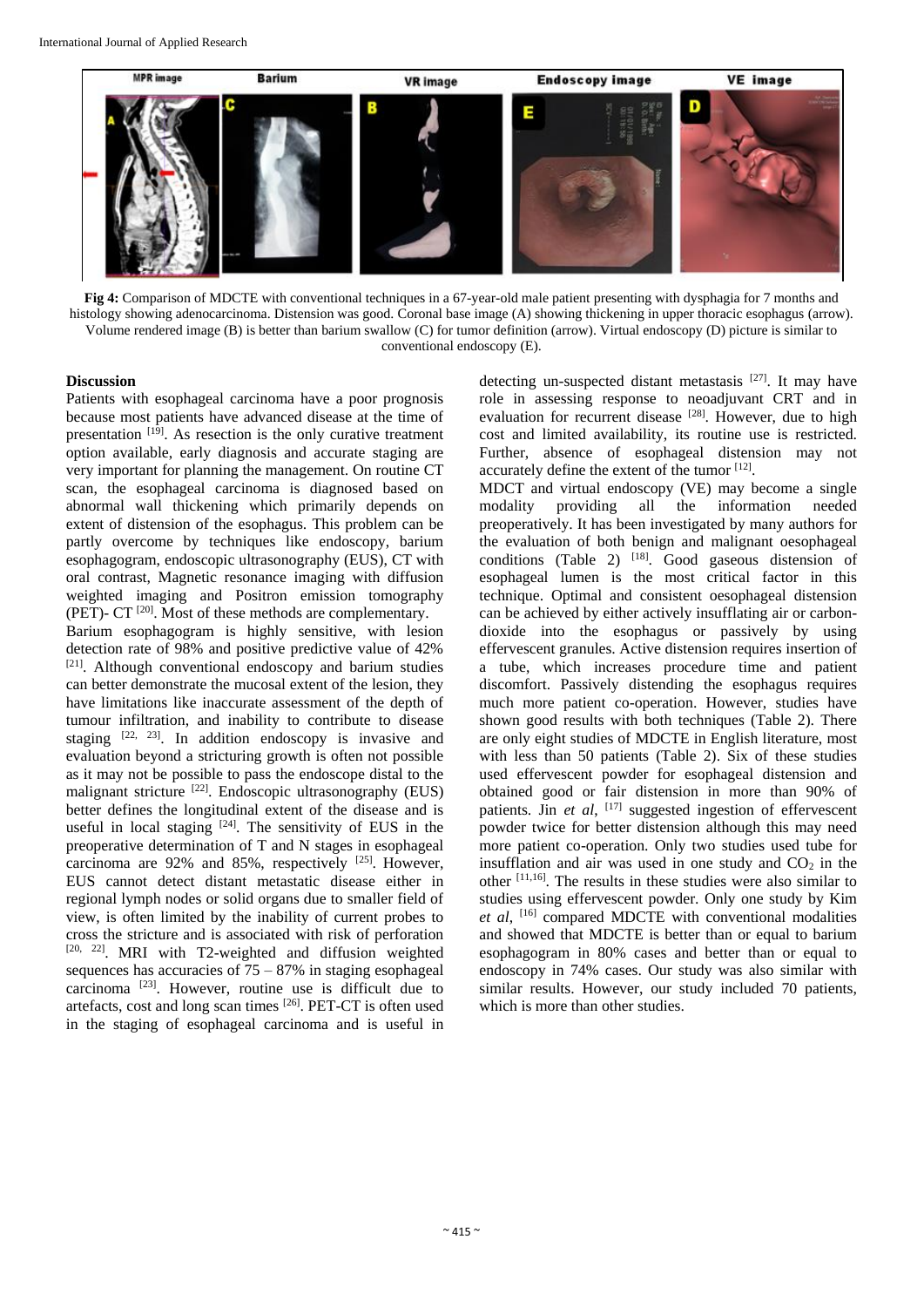| Author           | Year<br>(reference)    | No of<br>patients  | <b>Technique</b>                                        | <b>Results (distensibility)</b> | <b>Remarks</b>                                         |
|------------------|------------------------|--------------------|---------------------------------------------------------|---------------------------------|--------------------------------------------------------|
| Mazzeo et al     | $2004$ <sup>[13]</sup> | $n = 33$           | Effervescent powder                                     | $93\%$ - good / fair            | Sensitivity - 84% Specificity -<br>87% Accuracy - 85%  |
| Kim et al.       | $2006$ <sup>[16]</sup> | $n=23$             | Tube insufflation (Foley's)<br>with mechanical inflator | $91\%$ - good / fair            | $80\% = \gt{$ Barium<br>$74\% = \frac{5}{2}$ Endoscopy |
| Panebianco et al | $2006$ <sup>[15]</sup> | $n=39$             | Effervescent powder                                     | 93% - good / diagnostic         | 92% - Sensitivity<br>88% - accuracy                    |
| Jin et al.       | $2009$ [17]            | $n = 38$           | Effervescent powder                                     | 91% - Up / Mid<br>81.6% - Lower | Ingestion twice                                        |
| Onbas et al      | $2006$ <sup>[14]</sup> | $n = 44$           | Effervescent powder                                     | $Good-61\%$                     | $81\%$ = Endoscopy                                     |
| Carascasa et al  | 2009 [18]              | $n=28$             | Effervescent powder                                     | Not evaluated                   | None                                                   |
| Ulla et al       | $2010$ <sup>[11]</sup> | $n=50$             | Tube insufflation (Foley's),<br>CO <sub>2</sub> pump    | Adequate distension in all      | Better definition of tumors in<br><b>GE</b> junction   |
| Ringe et al      | $2015^{[4]}$           | $n=52$<br>$n = 84$ | Effervescent powder (EP)<br>vs no powder                | Distension better with EP       | Improves cancer detection                              |
| Our study        |                        | $n=70$             | Tube insufflation (NG<br>tube), Manual injection        | Good / fair $-90\%$             | $90\% = \gt{$ Barium<br>$63\%$ =/> Endoscopy           |

**Table 2:** Comparison of our study with studies in literature

We achieved good or fair esophageal distension in 90% of patients using manual insufflation of room-air. Ulla et al, [11] in their study of 50 cases used mechanical insufflators and approximately 1000-1200 ml of  $CO<sub>2</sub>$  gas under sustained pressure to achieve optimal distension in all cases. Although  $CO<sub>2</sub>$  is inert and causes less patient discomfort, maintaining a  $CO<sub>2</sub>$  cylinder and mechanical insufflator in a radiological suite may be expensive. We successfully used lesser amount of room air without causing much patient discomfort. The average amount of air injected was not significantly different between patients with good and poor oesophageal distension (655 ml vs 658 ml). Patient cooperation is necessary to get good oesophageal distension. Spraying of the posterior wall of the pharynx with a local anaesthetic agent is helpful. Patients need to be explained about the procedure clearly beforehand and instructed properly. Use of hypotonic agents like hyoscine butyl bromide 10–15 minutes before the procedure may be valuable in producing optimal distension [13]. Compared to the use of effervescent agents causing passive esophageal distension, this procedure needs lesser co-operation by the patients [13]. Further, distension of stomach in addition to esophagus is possible with tube insufflation which helps in defining the lower extent of the disease in gastro-esophageal junction tumors [11]. Many patients with oesophageal cancer have absolute dysphagia and have retained fluid in the oesophageal lumen which affects quality of VE images. This can be overcome by aspiration of the retained fluid prior to MDCTE.

There were a few limitations in this study. Firstly, there was no gold standard in our study. No patient was operated directly and all patients received chemotherapy (neoadjuvant or palliative). Hence, correlation at surgery was not possible. Secondly, we did not evaluate the diagnostic ability of MDCTE as all patients had confirmed malignancy. Thirdly, the images on VE do not have enough resolution to detect minute mucosal details, especially ulcerations. Therefore, it was often difficult to characterize confidently the mucosal ulcerations in a lesion. Further, obtaining biopsy and qualitative information (e.g. easy touch bleeding) is not possible with VE. Lastly, the postprocessing of CT images requires special software, time and expertise.

### **Conclusion**

In conclusion, MDCTE by tube insufflation of room air provides adequate esophageal distension in 90% of patients of esophageal carcinoma without causing significant discomfort. The results are better than barium esophagogram in most patients. Thus it can be a one-stop modality for accurate definition of longitudinal extent of the disease as well as staging in patients of esophageal carcinoma.

### **References**

- 1. Nandkumar A GP, Gangadharan P, Visweswara RN. Developement of an atlas of cancer in India. First all India report 2001 - 2002, National cancer registry program, ICMR. April, 2004.
- 2. Smit JK, Güler S, Beukema JC *et al*. Different recurrence pattern after neoadjuvant chemoradiotherapy compared to surgery alone in esophageal cancer patients. Ann Surg Oncol. 2013; 20:4008-4015.
- 3. Oppedijk V, van der Gaast A, van Lanschot JJ *et al*. Patterns of recurrence after surgery alone versus preoperative chemoradiotherapy and surgery in the CROSS trials. J Clin Oncol. 2014; 32:385-391.
- 4. Ringe KI, Meyer S, Ringe BP *et al*. Value of oral effervescent powder administration for multidetector CT evaluation of esophageal cancer. Eur J Radiol. 2015; 84:215-220.
- 5. Ulla M, Gentile E, Yeyati EL *et al*. Pneumo-CT assessing response to neoadjuvant therapy in esophageal cancer: Imaging-pathological correlation. World J Gastrointest Oncol. 2013; 5:222-229.
- 6. Kim TJ, Kim HY, Lee KW, Kim MS. Multimodality assessment of esophageal cancer: preoperative staging and monitoring of response to therapy. Radiographics. 2009; 29:403-421.
- 7. Swisher SG, Maish M, Erasmus JJ *et al*. Utility of PET, CT, and EUS to identify pathologic responders in esophageal cancer. Ann Thorac Surg. 2004; 78:1152- 1160; discussion 1152-1160.
- 8. Eloubeidi MA, Desmond R, Arguedas MR, Reed CE, Wilcox CM. Prognostic factors for the survival of patients with esophageal carcinoma in the U.S.: the importance of tumor length and lymph node status. Cancer. 2002; 95:1434-1443.
- 9. Griffiths EA, Brummell Z, Gorthi G, Pritchard SA, Welch IM. Tumor length as a prognostic factor in esophageal malignancy: univariate and multivariate survival analyses. J Surg Oncol. 2006; 93:258-267.